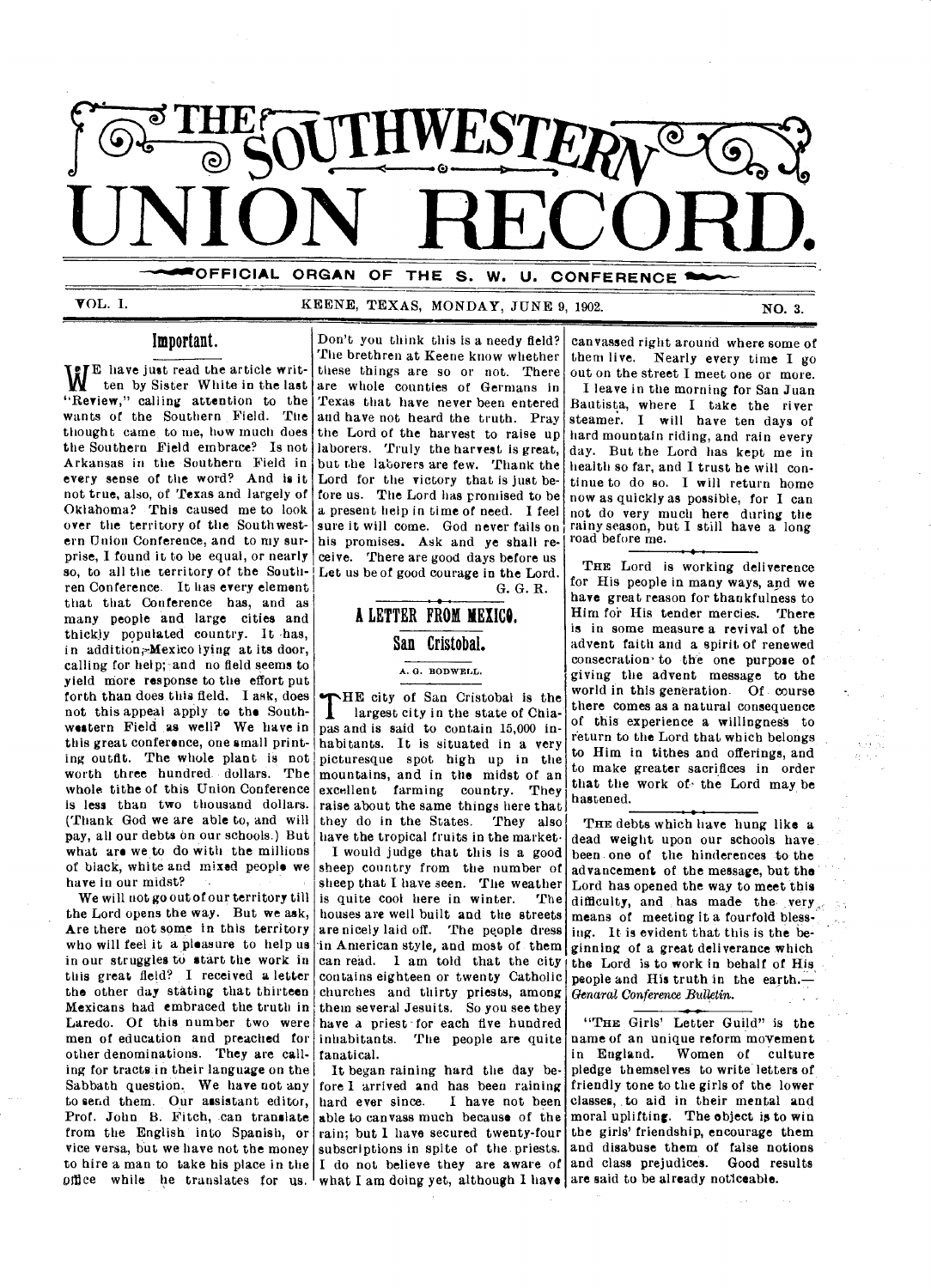# *+Elie* Union Recor6.+

A WEEKLY JOURNAL Published by the Southwestern Union Conference of the Seventh-day Adventists. G. G. RUPERT, .............. Managing Editor. JOHN B. FITCH, .............. Assistant Editor. Address all communications to the SOUTH-WESTERN UNION RECORD, KEENE, TEXAS.

Subscriptios, Price, a year, \$ .5(1 Clubs of Ten, one year............................4.50

AGENTS:

Oklahoma Tract Society, Oklahoma City, Oklahoma, Arkansas Tract Society, Springdale, Arkansas.

Texas Tract Society, Dallas Texas.

### THE **MILLENIUM**.

#### BY ELDER G. G. RUPERT.

[We begin this week, as follows, a series of articles under the above heading, from the pen of Elder G. G. Rupert, President of the Southwestern Union Conference. They will be on the events of the thousand years mentioned in the Book of Revolation. The subject will be presented, as near as possible, as the author would preach it to the people. • He has, for sometime felt, that they neeaed more of the truth placed in a manner so that they sould comprehend, it. The author says: " We talk much about truth, but little of the truth We hope to be able to give the events of this period so that any one can understand them." Now, if our readers wish that their friends should get this series of articles as they appear in these columns, let them send us their names and pay us for one year's subscription and the paper will be sent to them. The author further says: "If We can give them the doctrine alongside the State Conference Reports and exhortations, they will then see why we hold to the Seventh-day Adventist doctrines as we do." Let the subscription list of the RECORD increase greatly. We aim to improve this paper as fast as we can, and in this affort we ask the co-operation of every Seventh-day *<sup>A</sup>* dventist within the Southwestern Union Conference.—ED.]

HIS is a period of a thousand<br>years, a prophecy of which is<br>found in the 20th chapter of Revela-HIS is a period of a thousand **years**, a prophecy of which is tion. The first six verses read as follows: "And I saw an angel come down from heaven, having the key of the bottomless pit and a great chain in his hand. And he laid hold on the dragon. that old serpent, which is the devil, and Satan, and bound him a thousand years, and cast him into the set a seal upon him, that he should deceive the nations no more till the which is the greatest of all events. thousand years should be fulfilled; and  $\vert$  When the Lord descends from Heaven after that he must be loosed a little the great trump of God will sound, season. And I saw thrones, and they which awakes the sleeping saints. sat upon them, and judgment was Christ while on earth said: "Marvel given unto them; and  $1$  saw the souls not at this: for the hour is coming, in

witness of Jesus and for the word of hear his voice, and shall come forth; God, and which had not worshipped the beast, neither his image, neither had received his mark upon their foreheads, or in their hands: and they lived and reigned with Christ a thousand years. But the rest of the dead lived not again until the thousand years were finished. This is the first resurrection. Blessed and holy is he that hash a part in the first resurrection; on such the second death bath no power, but they shall be priests of God and of Christ, and they shall reign with him a thousand years."

There are some statements in this scripture that we wish to notice. First, the resurrection of the dead. Second, the binding of Satan. And third, the judgment scene. The apostle says, "The rest of the dead lived not again until the thousand years were finished. Blessed and holy is he that bath part in the first resurrection." This shows that there are two events which mark the beginning and the close of the nullenium, namely, the two resurrections, embracing both question may now arise in the mind the righteous and the wicked. He also tells us that the righteous are the first to be raised. This is in harmony with the apostle Paul's letter to the Thessalonian brethren. His instructions to this church was as follows: "But I would not have you be ignorant, brethren, concerning them which are asleep, that you sorrow not, even even as others which have no hope. For if we believe that Jesus died and rose again, even so them also which sleep in Jesus will God bring with him. Fur this we say unto you by the word of the Lord, that we which are alive and remain unto the coming of the Lord shall not prevent them which are asleep. For the Lord him self shall descend from heaven with a shout, with the voice of the archan• gel, and with the trump of God: and the dead in Christ shall rise first: Then we which are alive and remain shall be caught up together with them in the clouds, to meet the Lord in the air: and so shall we ever be with the Lord. Wherefore comfort one another with these words."  $-1$  Tuess. 4:13-18.

bottomless pit, and shut him up, and of the resurrection with another This scripture connects this event event, that of the coming of the Lord, of them that were beheaded for the which all that are in the grave shall

they that have done good, unto the ressurrection of life; and they that have done evil, unto the resurrection of damnation." John 5: 28, 29. Job in writing upon this question, says: "Thou shalt call and I will answer thee." Job 14. Thus at the coming of Christ, all the righteous are resurrected and brought to life. The living righteous,who remain till the Lord comes shall be caught up together with them in the clouds to meet the Lord in the air, "And so shall we ever be with the Lord." The Saviour's language as recorded in Matthew 24, reads thus: "And then shall•appear the sign of the Son of Man in Heaven: and then shall all the tribes of the earth mourn, and they shall see the Son of Man coming in the clouds of heaven with power and great glory. And he shall send His angels with the great sound of a trumpet, and they shall gather together His elect from the four winds, from one end of heaven to the other." Matt. 24: 30, 31. The of the reader, As the righteous arise to meet the Lord in the air, where does the Lord take them? The scripture is not silent upon this question: ••Let not your heart be troubled; ye believe in God, believe also in me. In my Father's house are many mansions; if it were not so, I would have told you. I go to prepare a place for you. And if I go and prepare a place for you, I will come again, and receive you unto my. self; that where I am there ye may be also." John 14: 1-3.

The Prophet Isaiah says: "In that day shall this song be sung in the land of Judah; we have a strongcity; salvation will God appoint for walls and bulwarks. Open 3e the gates, that the righteous nation which keepeth the truth may enter in." Isa. 24: 1-2. 'Toe Psalmist Lavid speaks of this event in the following language: "This is the generation of them that seek him, that seek thy face, 0 Jacob. Selah. Lift up your heads, 0 ye gates; and be ye lift up, ye everlasting doors and the King of Glory shall come in. Who is the King of Glory? The Lord strong and mighty, the Loid mighty in battle. Lift up your heads, 0 ye gates; even lift them up, ye everlasting doors; and the King of Glory shall come in. Who is tin e Kiug of Glory? The Lord of Hosts, He is the King of Glory. Ps. 24: 6-10.

[To be Continued ]

THE RECORD, only 50 cents a year,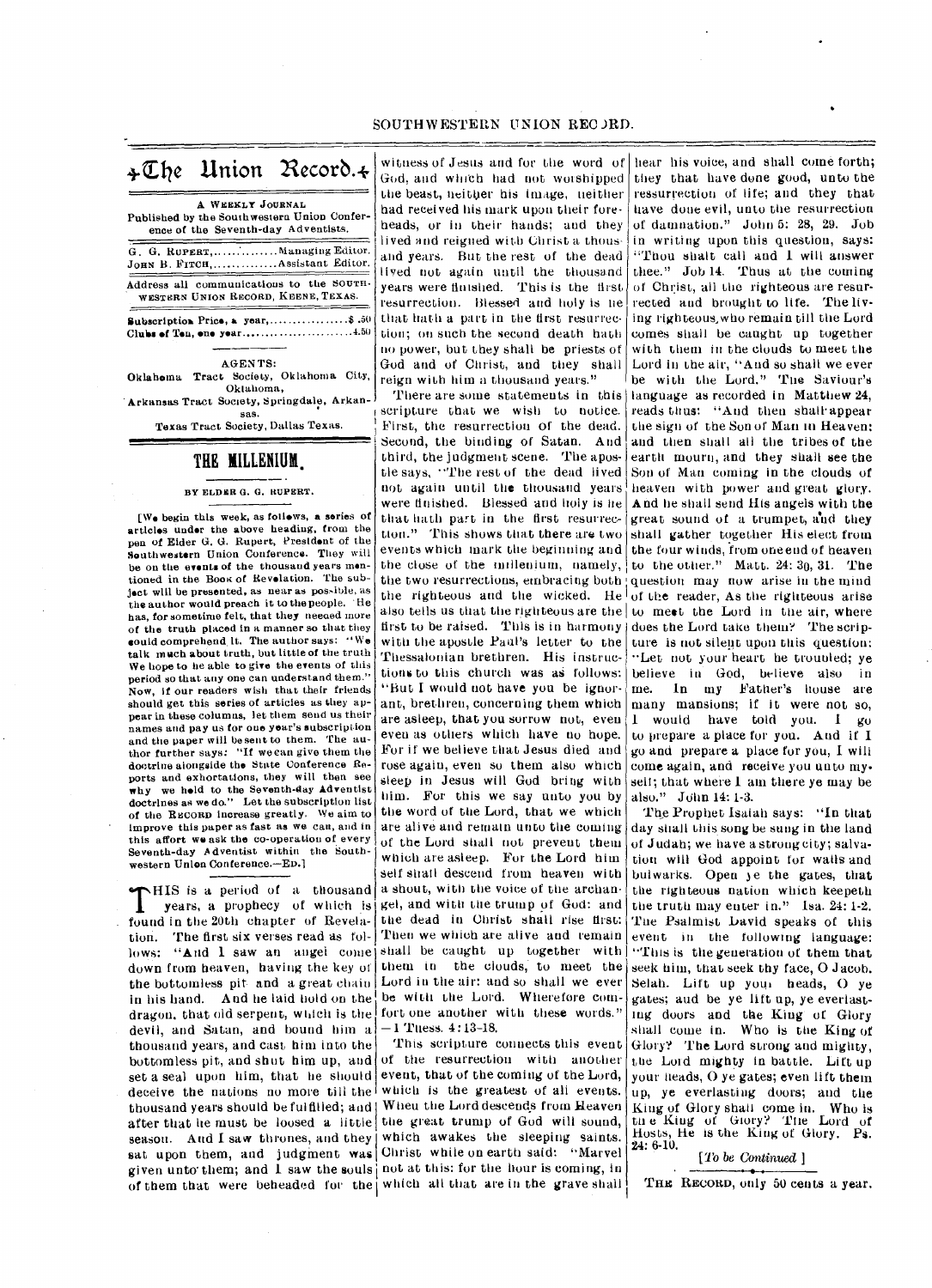# SOUTHWESTERN UNION RECORD.

# Oklahoma Department. | A Good Work.

### Sabbath School Conventions.

OUR Secretary, Emma Haffner, held<br>several Sabbath School convenseveral Sabbath School conventions since the Union Conference, and it was my privilege to attend one last Sunday at Carney. The. people took quite an interest in it. I think it will bring new life unto tl e work there, and surely our Sabbath Schools need a revival. I have noticed that our people do not take the interest in this work as they used to. The Sabbath School is the life of the church. If you find a live Sabbath School, you will also find a live church.

One thing we neglect too much—it is the study of the Sabbath School lesson. A number do not study their lessons until Friday evening, or perhaps Sabbath morning; then, when they come to Sabbath School, they do not know their lessons, and will not have that interest in the school they would if they knew the lesson. I hope our peOple will all wake up to the work and always keep in view the subject of bringing souls to Jesus. We have children among us who know not Christ, and we ought to bring them to Jesus. Let us work for our children in the Sabbath Schools. I think these conventions are a good thing when properly conducted.

G. F. H.

# Notes from the Field.

THE work in Oklahoma, is still<br>moving forward and calls are<br>coming in. I have just received a pe-HE work in Oklahoma, is still moving forward and calls are tition signed by nfty persons requesting us to send a tent to their town. They have read some of our papers and books and seem to be hungry for the truth. This seems to be certainly a Macedonian cry. The Lord is opening the way faster than we can fill it.

Elder Sorenson is reporting good work at Orlando. Several have commenced to keep the Sabbath' and others are interested. We will soon have four tents out in the field. Elder Woodruff asks for a tent for the Panhandle field. I think we will send one to him. Well, brethren, let us push the work forward as never before, so that soon the work will be done and God's people delivered. Pray for the work and the workers.

G. F. H.

the "Monitor." Let us all do our best. Oklahoma.

WE quote the following from a let-<br>ter received by one of our sisters who had made a present of a 'Monitor of Health" to a friend:

"Your letter to hand, and I hasten to acknowledge receipt of the book. When you sent it you did not realize how much it would be appreciated not alone for its intrinsic value, but because it came from a near and dear friend, and one whose motive is *to do good.* 

We have all read the book and it is all right. No intelligent person could read it without being benefited; so in this instance, the 'seed sown fell On good ground.'

"Nanuie says she can never 'come down' to eating pork again, after reading such a minute description of the hog and its habits—being simply a scavenger. The book is in close touch with her ideas of health."

BROTHER and Sister Jones, from Keene, Texas, were callers at this office [Tract Society] last week.

SISTER Truman, of Jet, sends in a large order for ,books in spite of *the*  fact that she has a family to support.

WE find that not all our German brethren are taking our German paper, the "Housfreund " We wish to have them all take this valuable publication. Send your subscriptions to this office.

BRo. J. B. Hampton, an Oklahoma student that graduated at Keene this year, called at the Tract Society office last week on his way to his home at Taloga. Brother Hampton will join one of our tent companies this summer.

WE have received a copy of the announcement of the Summer Assembly at Berrien Springs, which begins June 12 and lasts ten weeks. All are interested in this summer school. It is hoped that our young people will make every effort to attend. It is known that these summer schools are valuable to those who avail themselves of their advantages.

WE are receiving some orders for Brother James spent last winter in SISTER Mary James sends us *a* letter which she received from her brother while on his way to England. He is a member of the canvassing company of which Brother Olmstead and his wife are a part. He says that there are twenty-six in the company. The letter is very interesting and we wish we had space to print it all.

BRO. J. L. Jones and Miss Cora P. Taylor, were married in Keene recently, and called at the office [Tract Society] while in Oklahoma City.

WE have just received a sample copy of the "Marvel of Nations" in German. Remember this in taking orders for the book.

### The Value of Politeness.

NOT many years ago one of the most popular and expensive shops on upper. Broadway was owned by a man of such skill in his particular line of work that his eccentricities of manner were tolerated for the sake of the excellence of his wares. He was illnatured and cross-grained to a degree that made it difficult for customers to deal with him. Advancing age did not make his disposition any more agreeable, and finally his patronage dwindled away. Now-a-days he occupies a cellar, and his business has come to be of an entirely different character from that he controlled only a few years ago.

A florist, who was at one time the owner of a prosperous establishment, acquired the same reputation among his clients, and he is now in charge of a basket of flowers near a department store.

Both of these men are known to have ruined themselves commercially only through their manner of dealing with customers, and are striking instances of the value of politeness in retail business.—*N. Y. Sun.* 

• MARY LYON'S DEVOTION.—A beautiful example of Christlikenes and consecration is portrayed in the *life*  of Mary Lyon, of Mount Holyoke Seminary. How fittingly was it said of her that "She seemed to stand between 'her pupils and God to assist them in learning His will." "Is it according to the law of love?" was a question she often pressed home to her pupils in the settlement of their difficulties. The Bible had the first place among her text books. She said at one time, "Education, property, time, influence, friends, children, brothers, and sisters, all should be devoted to the great object of the advancement of the Redeemer's Kingdom and the salvation of men." A few days before her death, she said, "There is nothing in the universe I fear, but that I shall not know all my duty, or fail to do it."

The most costly thing in tne world is sin; the richest man is he who has God's blessing..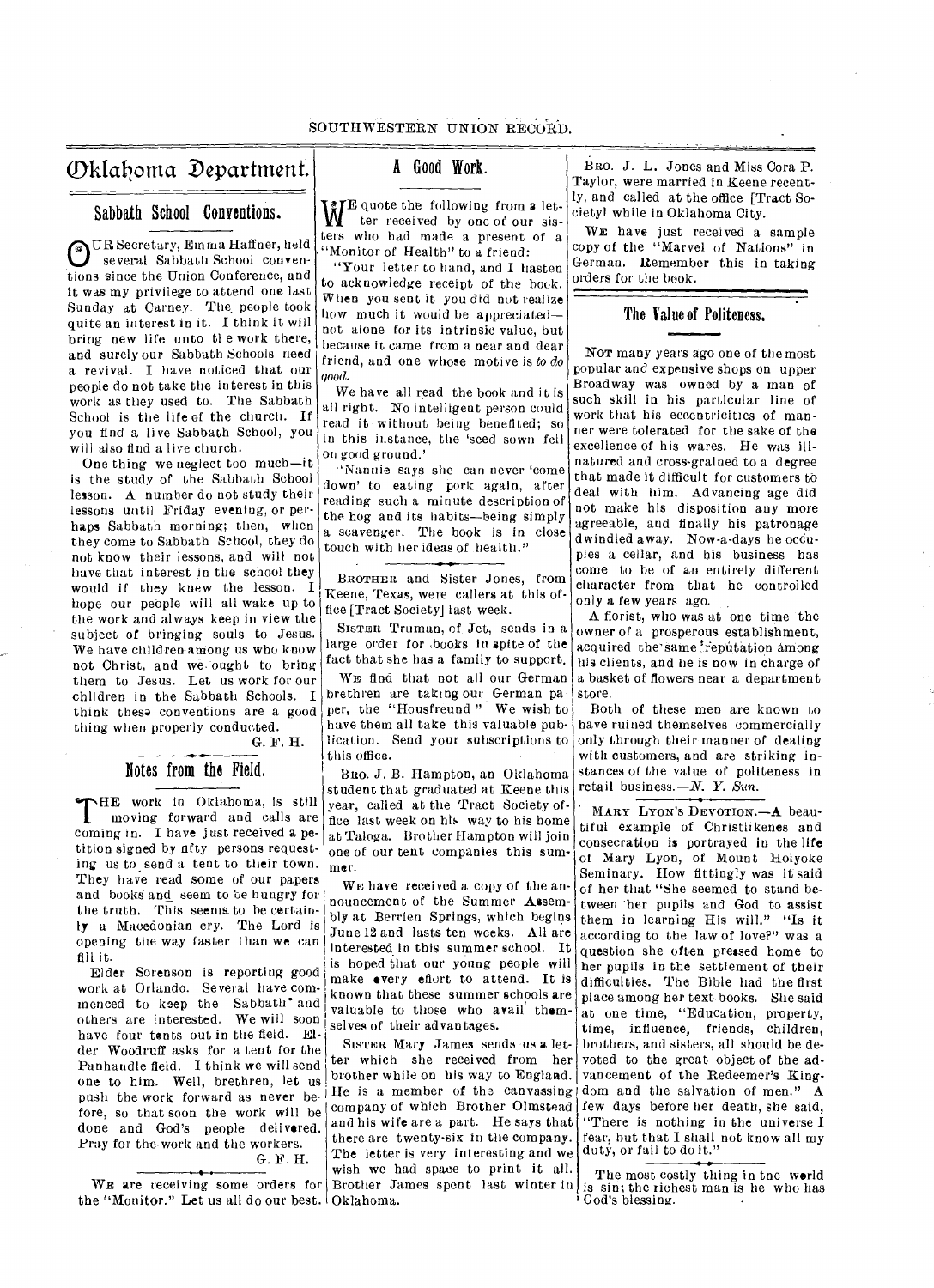#### SOUTHWESTERN UNION RECORD.

# Christian Education.

This department will be conducted by G. \V. DRAPER, Keene, Texas, to whom all communications on Christian Education should be addressed.

# Choosing A School.

EI ARACTER building isthe principal object to be kept in view in all our schools. The development of character is the one sole object of u r existence in this world. Man was placed on pro-

bation in the beginning, and when probation ends this world will end. And probation is for the purpose of developing character. So it is evident that the development of character is the reason for our existence in this present world. Then if the development of character is the object of our being here, all our efforts in behalf of our children should tend to that one object, so that they may ful\_ fill the purpose of God in giving them an existence. The inspired definition of Christian Education is that it is `the restoring of the image of God in the soul." To have the image of God in the soul is to be like God in character:

Our schools then should be Schools of Character. There are many important things to be considered in selecting a school for our children and youth, but all others should be subservient to the one consideration, What character are they likely to develop there? The acquisition of The acquisition of knowledge and mental training are<br>important, but only that they may be and ready servant of the will in doing<br>the Lord's work. To form a strong, important, but only that they may be These words were spoken by our Sa-<br>used in the service of God. Physical viour and apply today equally as well. culture is also important, but only that the body may become a strong only thing that will cause either intel- prove the time in work or study. lectual or physical strength to be used When you have a few spare moments,

and the character of the teachers. question of where our children shall worldly learning, as to the moral and

(or we might say, any school), is the advance. personality of the teacher. The need of more and better text-books for use in our schools has been agitated among us, and rightly so, for they are needed, but what is more needed than text-books is teachers—true teachers, who have that gift of the Spirit and therefore can teach  $A$  teacher who is called of God could and does do good work with poor text-books or none at all, while a poor teacher will do poor work with the best of text-books. No one should "take this honor unto himself, but he that is called of God."

We have all of us known men and women who were so filled with this divine spirit of teaching that it was felt to be a happy privilege to be associated with them in any way. Their very presence was like a benediction, soothing ruffled feelings and agitated minds, like oil upon the troubled waters. Such teachers are a blessing to the students who have the privilege of daily association with them, even though they never formally instruct a class.

Keene Academy has been fortunate from the beginning of its work in<br>having some such teachers. The having some such teachers. changes of the present year has seemed to deal hardly with us in removing some of them to other fields of usefulness. Yet some remain, and we trust that our Heavenly Father, who feels a greater interest in our school than we can feel will fill the places of the departing ones so that we shall not too keenly feel their loss. G. W. D.

# Improve the Time.

spiritual atmosphere of the school, for by so doing you will not only be in the success of a Christian school it is only by slow steps that we can thousand teachers should be training as they did when they were spoken.<br>The day is made for work and it WORK while it is day for the night<br>cometh when no man can work." viour, and apply today equally as well should be used in this way. Do not spend the morning hours in idleness noble, and Christ-like character is the but rise at least with the sun and imto the glory of God or the lasting study. Study nature, books, and good of their possessor.  $\frac{1}{2}$  or their possessor.<br>Let us then in determining the creased your intellect will be sharpcreased; your intellect will be sharp-<br>ened. Do not seek for that which is ience, or a great reputation for moral, and physical strength. Con-

Do not think that it is useless to keep pegging away, for "by patient continuance the mouse ate in two the cable." So work with a will. PROF. J. C. ANDERSON.

# How Sabbath School Officers. Should Be Chosen.

"To change the officers frequently will be an advantage to the school, for one man's mind is not to mould all other minds. He may have some excellent qualifications, and yet in some things be deficient. Another chosen may not be deficient where the first was lacking. Different minds and qualities will bring in fresh ideas, fresh lines of thought, and this is essential." In our very small schools where of actual necessity the same teachers and officers are in charge for long periods of time, there should be a frequent change of plans and methods. The tendency to follow a wellbeaten path rather than a new one results in formal stereotyped work. In the reorganization of all our work, the Sabbath school has been made a department of the church, and Sabbath school officers are elected by the church in identically the same manner that other chdrch officers are elected.. This action has settled many of the perplexing questions that never would stay settled under the old form of organization, and is in harmony with the following:—"This matter of choosing officers should not be left to the control of the Sabbath school scholars." It is not for us to read carelessly these messages, but to study them and practice the principles set forth. How else can we hope to prosper and do the work given the Sabbath schools to do. - Mrs. L. Flora Plummer.

# Get Thyself A Teacher.

One of the most important factors be helped yourself. Remember that ple to prepare for teaching. Two better prepared to aid others, but will carefully. Encourage the young peo-THIS was a Jewish maxim. It<br>should be a proverb in every<br>Seventh-day Adventist church and HIS was a Jewish maxim. It should be a proverb in every family. "Jerusalem was destroyed because education was neglected.' The church to day will be lost unless the children are educated. Now is the time to get a teacher. The Summer Assembly at Berrien Springs, Michigan, will train teachers. Every attend school, look not so much to easy, for it is only by hard work and person qualified to teach should be financial considerations, or conven- proper food that we attain mental, pressed into the service now. Any church which has not procured a teacher should cast about for a person of ability. Search your own ranks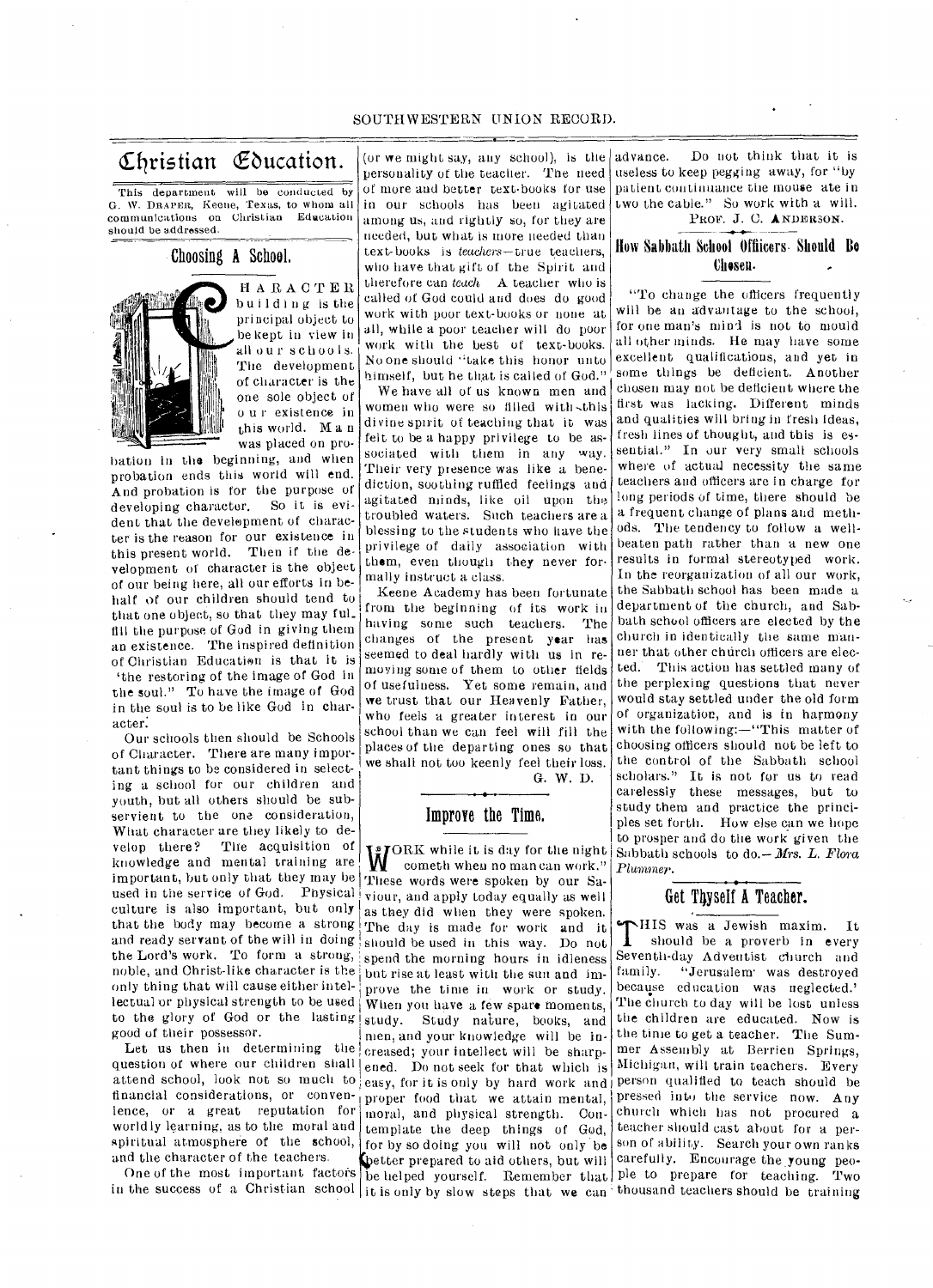Seventh-day Adventist children and good courage in the Lord, and are particular work. And unless it is youths in America alone. The For- striving to press onward, and sow the eign Mission Board wants one hundred teachers for foreign fields.

The announcement of the assembly to be held from June 12 to August 20 will tell you all about it. Remember that an offer is made to students this year which excels anything that has ever been done for them in the past. Tuition is free; rent is free; and board is served on the European plan. Some conferences are going to pay the railroad fare of their teachers to the assembly. This shows that they deem it worth while to attend. Those who have taught church schools and those wanting to teach in any of our schools should attend.

The last ten days, August 10-20, the assembly will become an educational convention in which every teacher should have a part. Send for a copy of the announcement; read it, and talk about it to all persons qualified to enter the work as teachers.

Address, E. A. SUTHERLAND, Berrien Springs, Mich.

RESOLUTION is omnipotent. He<br>
R that resolves upon any great<br>
read at the same time good and by that resolves upon any great and at the same time good end, by that very resolution has scaled the chief barrier to it. Ile will find it removing difficulties, searching out or making means, giving courage for despondency; and like the star in the east, to the wise men of old, ever guiding him nearer and nearer to the sum of all perfection.-T. *Edwards*.

# arkansas Department.

#### The Canvassing Work.

SOME of our canvassers are mak-<br>ing their deliveries just now; ing their deliveries just now; others are devoting a part of their time to gardening. Bro. E. L. Pickney makes a good report, and says that he has learned to love the people; and wants them to have the opportunity of hearing, the Third Atgel's Message. That, surely, is the right missionary spirit, one that the Lord can bless in the work. "The canvassing work is a missionary work, and the field must be worked from a missionary standpoint." This quotation is from special instructions on the work. .

Bro. R. A. East writes that the "fields are white, already to harvest; and the laborers are few. Just think of the souls that are perishing for the truth."

seeds of truth.

Bro. J. J. Robinson writes that he is of good courage, and that his prayer is that the work may move rapidly, and the ceming of the Lord be hastened.

CANVASSING REPORT FOR TWO WEEKS. E. L. Pickney, one hour and a half;

4 orders; value, \$5.50; helps, \$2 00; deliveries, 10.

A. Songer, 6 hours; orders, \$6; value, \$17.00; helps, \$1.00; deliveries, 6.

W. R. Robinson, hours not given; orders, 61; value, \$134 35; helps, \$49 02. Robert East, 16 hours; 11 orders; value, \$17.75; helps, \$1.75; deliveries, 6.

J. J. Robison, 28 hours; orders, 28; value, \$90.20; helps, .75.

C. W. Brimer, hours not given; orders, 18; value, \$45.50; helps, .50:

Totals, 50 hours and thirty minutes; orders, 128; value, \$310.30; helps, \$55.02; deliveries, 22.

# Prairie Grove.

WE came to this place May 18. We secured a nice grove in a favorable place and pitched our tent. We seated it so about three hundred people could be accommodated, got an organ, and were ready for meeting Friday night, May 23. The attendance is not large, averaging probably a little over a hundred, but those in attendance seem to be interested. We think that more will come as the interest grows. We are slowly getting acquainted with the people, and will be able to do more visiting from now on. There are four churches in this place. Between these and their own affairs the people are not spending much time searching after truth. We will write again. May the Lord bless all the workers and brethren everywhere.

> H. Clay GRIFFIN. URBANUS BENDER.

# What and How Should 'We Eat.

Brethren Pifer and Songer are of our bodies are machines made to do a WE should eat and must eat," the average man or woman will say, average man or woman will say, but what, how and why, they do not know. This they will say, "eat because we are hungry and eat what is good." By good is meant what pleases the taste, and usually requires but little effort to dispose of such soft foods. They are easily swallowed and will as readily injure the body. Such people do not know, or consider, that

treated with care and reason, it will soon wear out, or become impaired. We should eat the original bill of fare, as given in the first chapter of the Bible, as nearly as possible; and eat at regular intervals, eat slowly and cheerfully. Then remember that the stomach is made of muscular tissue and will stretch. So do not fill it as full as possible in order to get enough but always stop while the system craves more food. By chewing the food well, the starch is turned toward. sugar, and the stomach can better do its part. Fats are not digested in the stomach. Let us study more our bobies so as to have them in a perfect condition. That is work toward per-<br>fection.  $J. C. A NDERSON$ . J. C. ANDERSON.

# A Great Evil.

DAILY our streets are thronged<br>with youths and young men with youths and youhg men with pale, emaciated, and expressionless countenances, puffing away at the stump of a cigar, or a cigarette, which is the greater evil of the two. Many are being aroused over this alarming evil, and surely every Christian ought to feel a responsibility in this matter. The June number of the *Life Boat* is to be a special Anticigarette-and-tobacco number. Will you•not embrace this opportunity and send for a supply of June *Life Boats* to do missionary work with, for many will read the attractive and instructive magazine who would not read a tract on the subject. The price is one cent and a half apiece. Regular subscription, twenty-five cents a year. Address, The Life Boat, 28 Thirtythird Place, Chicago, Ills., or order through the Tract Society.

NOTICE.—Tlie tent season is just upon us; and all who are in arrears for their pledges on the tent fund, please send your pledge to the Ar. kansas Tract Society, so that we will be able to balance the pledge account and procure the tent. Arkansas Tract Society, Springdale, Arkansas.

WE would recommend the reading of the article in the "Review" of May 27, giving the sermon delivered by Elder A. T. Jones at the Lake Union-Conference. There are some principles that should be considered by all workers in the cause of God.

THE School Home put up one hundred gallons of berries in one day this week. They were raised on the farm.

THE RECORD, only 50 cents a year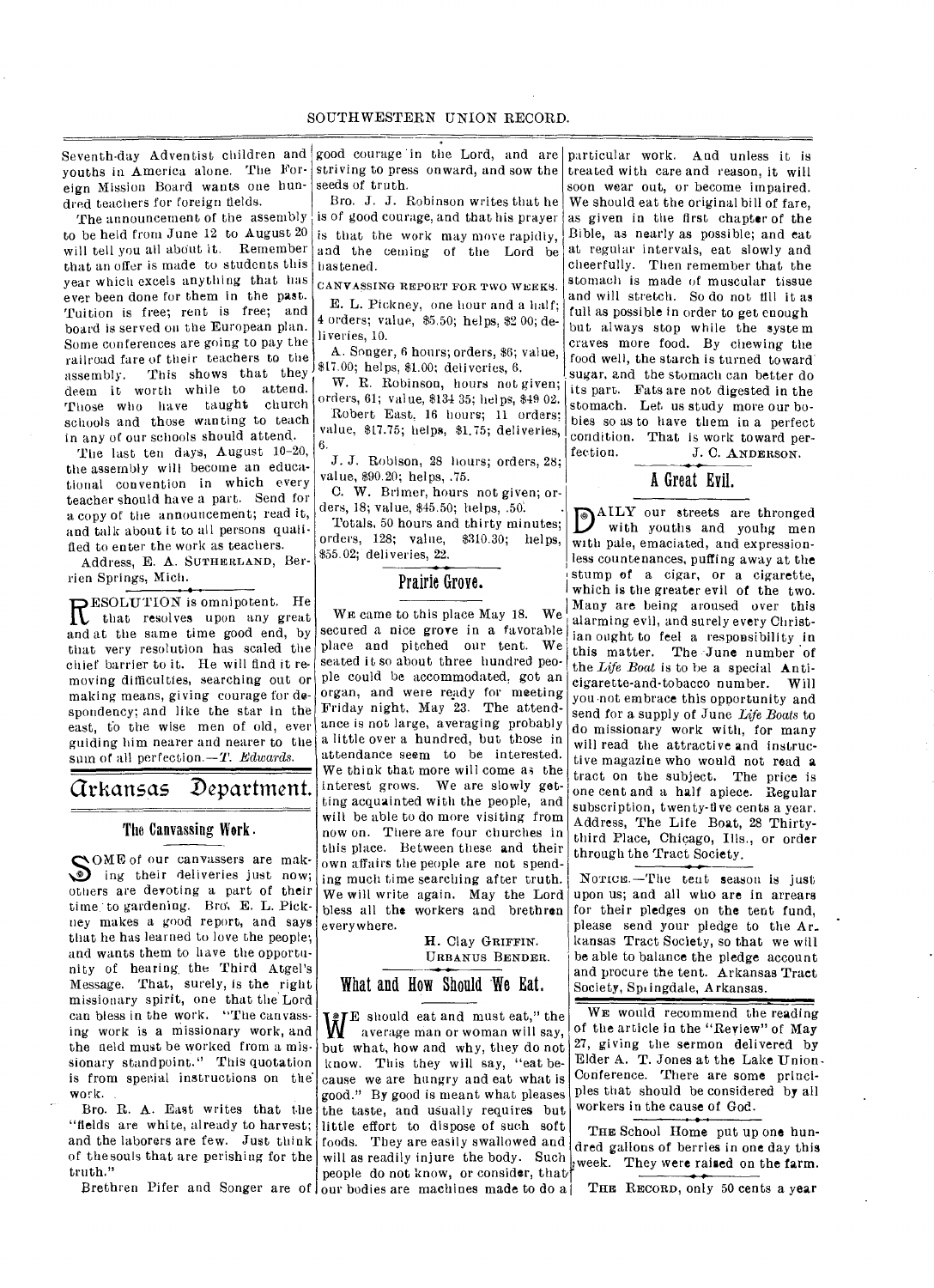# Texas and the Lord's Work.

THE present prospects are encour-<br>aging to Texas for good crops.<br>This is true, especially in the vicinity HE present prospects are encouraging to Texas for good crops. of Keene. Late rains insure corn and cotton. Now, the question comes, What will Texas do with these Heaven-given blessings. Will they consume them on their own lusts, as mentioned by the Apostle James, or will they glorify God with it? In the time of drouth, we often say, We can not do anything on account of the dry weather! Now, what shall we say?

#### THE SITUATION IN TEXAS.

Texas has had the favor of having the school planted in its midst, a previlege the conferences would be glad to have. Means from all parts have come to help this enterprise forward. Texas has, also, done nobly in the past but how is it now? 1 am sorry to say that she is behind in the movement to relieve the school of the debt hanging over it. Other states in the Conference are ahead. Now will Texas allow this, in this year of prosperity? The reason we write this article, is the confidence we have in. our people. I'have always found these people,' whenever matters are clearly set before them, to be the most willing people in the world to do their part. I believe, with all my heart, Texas will do the same now. What they need is to have the matter set before them, and to get the ball rolling. Now, we suggest that, without delay, each church in this Conference that has not ordered its full quota of hooks, to do so at once and begin to take orders so that there will be no possible failure to embrace the opportunity God has given us to get these debts all cleared up. Do not delay ordering the books so you will have them on hand ready to deliver them as soon as the people are ready to take them.

#### ANOTHER MATTER.

I would mention another matter: There are a number who have had the privilege of the school, who have been trusted their tuition and board. We are going to make a special effort to collect every dollar of this money the coming fall. Statements will be sent to all in this and other states who are owing the Academy to pay these claims. It has come to a point where something must be done Cleburne, Texas. to relieve the school of a reproach God says is hanging over these institutions. We will say here, in contutions. We will say here, in contutions. We will say here, in con-  $\bigcap$  **Cleburne**,

the Board.has decided that, hereafter, if credit is given to any in future, it will be in exceptionally rare cases, where a strict principle of Christianity is involved. We find it utterly impossible to run the school on a credit system. We will do all in our power to assist in making turns to accommodate our brethren in any possible way. But the terms, cash or its equivalent, must be strictly adhered to. At the Union Conference, at Topeka, it was resolved to avoid debts as you would leprosy We will try and do this in our institutions. Our Tract Society in Texas has been in debt for years; the publishing houses are in need of this money. Shall we

not try and clear this the coming fall? I understand there is sufficient due the Society to pay the debt. Why should not those owing the Society pay what they owe? May the good Lord help us to do our whole duty in this respect, and make this a jubilee<br>year in Texas.  $\alpha$ . G. R. :

Da Vinci had just finished his great painting, "The Last Supper;" and  $a_1^+$  When Christ shines others are not friend came in to look at it. The seen, like the stars in the daytime. friend admired a goblet on the painted table. "How wonderful it is," said the friend, "it stands out like solid silver." The painter dashed his brush over the goblet in an instant, and exclaimed, "Nothing shall draw men's eyes away from my Lord!" It is with that spirit that we should keep Christ in the foreground, and ourselves, our plans and our reputations in the back ground.

WANTED.—An able-bodied girl or woman in Keene, to do general house work for a family of three. Inquire of A. P. WESLEY, Keene, Texas.

### SPEAR POINTS.

FAITH is the key of God's treasury. SACRIFICE is the law of the Christian life.

GOD reads our character in our prayers.

CIRCUMSTANCES may change, but God never does.

CHARACTER is what a man is in his inmost thought.

GOD honors no drafts where there are no deposits.

THE messenger upon God's errand never goes alone.

The life of the church depends on the living of each Christian.

To God's child the heaviest sorrow is lighter than the least sin.

The sun is always shining to the man who walks by faith.

It is always want of faith that is at the bottom of all fear.

Heaven will be the sweet surprise of G. G. R.  $|a|$  perfect explanation.

AN ARTIST's FIDELITY.—Leonardo The truth of Jesus Christ begins a Vinci had just fluished his great with the unselfishness of God.

The diamond in the rough is worth more than the best polished paste.

It is safer to throw back the switch than to pray God to save the train.

Satan baited his first pitfall with an apple, his chief bait now is gold.

Men have scarce learned to treat their friends with the love Christ showed His foes.

Be not anxious\_ about little things, if thou wouldst learn to trust God with thine all.

The man who has begun more seriously within begins to live more simple without.

# **THE CLEBURNE MUSIC HOUSE,**  J. F. WADE, Proprietor,

# **HAPPY HOURS.**

Are those spent by lovers—music lovers—at he piano, if it be the Adam Schaaf. This piano, tested by the critical, and praised by the artist, has long ago made a successful debut, and now holds the public atention as the finest and most reliable piano made. For sale by J. F. Wade, in Masonic building,

**Texas.**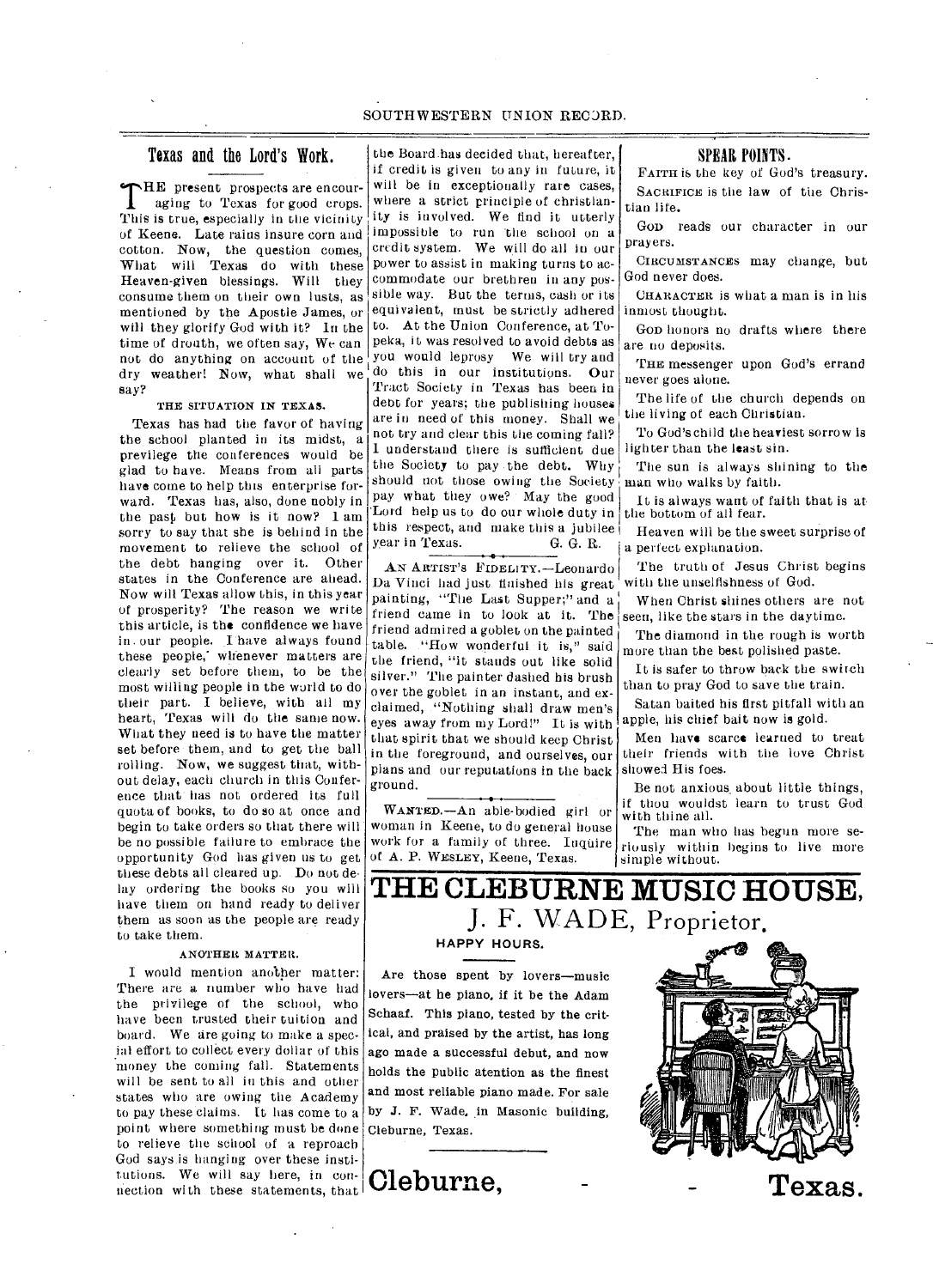# (texas Vepartment.

# Among the Canvassers.

LEAVING Keene May 22 I started to visit among the canvassers, stopping at Longview, Alto, Jewett, and Corsicana. I find the workers in all these places are doing well, not only taking a good list of orders each day, but are also of good courage in the Lord and in the work. Quite a number of those 1 called upon are beginners in the canvassing field, yet by the Kitchen, by F. J. Otis, M. D.; having made a thorough preparation they were enabled by God's blessing to do good work from the start.

The field is white for the harvest. Just now is a favorable time to get these books that contain the truth for this time in the homes of the people. While I do not believe that we are wholly dependent on favorable circumstances to do this work, yet I believe God will hold us responsible for the use we make of these opportunities. I will continue my visits among the canvassers and report<br>again later. A. S. McCULLY. A. S. McCULLY.

LIFE OF MRS. S. M. I. HENRY.-"My Mother's Life" is the life of Mrs. S. M. I. Henry, who . was widely known, loved and honored. Everyone, without exception, who have purchased this book has been made<br>hetter for having read it. It has better for having read it. made the burdens of many an anxious mother lighter and impelled her to have faith in God for the accomplishment of the work God has given her to do. Her history is carefully traced under the following chapter<br>headings: Childhood, Girlhood, Childhood, School Days, The Young Woman, A Wife, Motherhood, First Public Work, A Widening Field, Evangelist, Shut In, and Reaping the Harvest. 353 pages. Reduced from \$1.50 to \$1.00. Order from your Tract Society.

"HEALTHFUL LIVING."—This is a live little work. Just as valuable now as ever. Presents in a concise and condensed form the writtings of Mrs. E. G. White upon health reform. Some of the chapter headings are: Our Bodies, the Temple of the Holy Ghost; Duty to Study the Laws of Life; Natural Law How Violated; Disease and Providence; Causes of Disease; Flesh Foods; Dress; Manual Training; Moral Maladies; Prayer for the Sick; Drugs, etc. 338 pages.

50 cents postpaid. Order from your Tract Society.

"Goon HEALTH."—This year there will be no special Midsummer number. The regular July number will take its place and we have endeavored to make it strong, attractive, and effective. It will be well illustrated and particularly attractive in the presentation of the following articles:

Disinfection in the Sick Room, by Newton Evans, M. D.; Sleep Producers, by J. H. Kellogg, M. D.; How to Keep Cool, by D. D. Paulson, M. D,; The Settlement in Hot Weather, by Emma Winner Rogers; Germs in Seasonable Cookery, by Mrs. L. T Burden, and Swimming as an Exercise, by H. B. Farnsworth, M. D.

"Good Health" should be circulated by the thousands. In lots of 10 or more, 5 cents per copy. Order direct, or from your Tract Society.

A series of articles will soon begin to appear in the Educational Department which will discuss Faith and Reason and the relation which they sustain to each other. The Deductive and the Inductive methods of reasoning will be clearly explained, and we trust that a solution will be found for some questions which have perplexed many 'honest seekers after truth. All should read these articles, especially all who teach, whether in family or church schools. Subscribe for THE RECORD at once that you may not lose the first of this series or articles.

Ur After this issue those who are owing for the "Industrial Educator" will receive no more papers unless we hear from them. Their names will be dropped from our mailing list and the amount,due charged to them on<br>our books. We made the liberal offer We made the liberal offer in our first issue to continue to send THE RECORD to those who had not the money *if they would write to us*  promising to pay within three months from June 1. This is our only way to find out who wish to receive THE<br>RECORD. What more could we do? What more could we do?

### Campmeetings

THE following are the campmeeting dates for the States in the Southwestern Union Conference:

Little Rock, Arkansas, July 10 to 20 Texas, July 24 to August 3.

Oklahoma, August 21 to September 1, 1902.

FARMERS claim that we need another good rain before an abundant crop of corn can be assured.

A FRUIT canning establishment for Keene, is on the tapis.

A PERMANENT literary society for Keene is being promulgated by the young men of this place. They proposed to include as members males and females without regard to age.

ELDER G. G.,Rupert, managing editor of this paper, left for Oklahoma, his home, last Wednesday evening. He will probably return to Keene in two weeks, or on about campmeeting time in Texas.

JAMES Woodall and C. D. Mosley, of this place, have bartered for thirtytwo head of young blooded horses in Oklahoma, exchanging property in Keene, in lieu thereof, valued at about one thousand dollars.

PROF. B. R. Shryock, of the Keene Academy faculty, has purchased a. large pipe organ for use in the chape, and the same is now in place. The Proffessor has, so far, given entire satisfaction as a teacher of the science of music. •

BRO. Eugene Couch and his estimable wife, left this morning for Oklahoma City, where Sister Couch will remain during the Summer, Brother Couch, in a few days after arriving there, will go to Chicago and take a place in the Hygeia Dining Rooms of the Chicago Medical Mission. Brother and Sister Couch will be back in Keene again next Fall to take charge. of the culinary department of the "Home." May God be with them and success attend them wherever they may go.

AN original scheme has been set on foot by Lord Radstock for the extensive distribution of Bibles, New Testaments and single Gospels in India, in memory of the late queenempress. The idea is that children should send to Indian children, men<br>to men, women to women. The to men, women to women. scheme has been taken up with great heartiness by leading members of all denominatations. As many as 35,000 Gospels alone have up to the present been paid for, all the books being supplied by the Bible society at cost price. Each copy will have a label attached with the name and address of the donor written on it, and an accompanying notice in the vernacular explaining the object of the gift, arid inviting the recipient to write to the donor.

BROTHER Edward Harris and wife, have gone to Palestine, to assist in caraying on a protracted tent meeting.